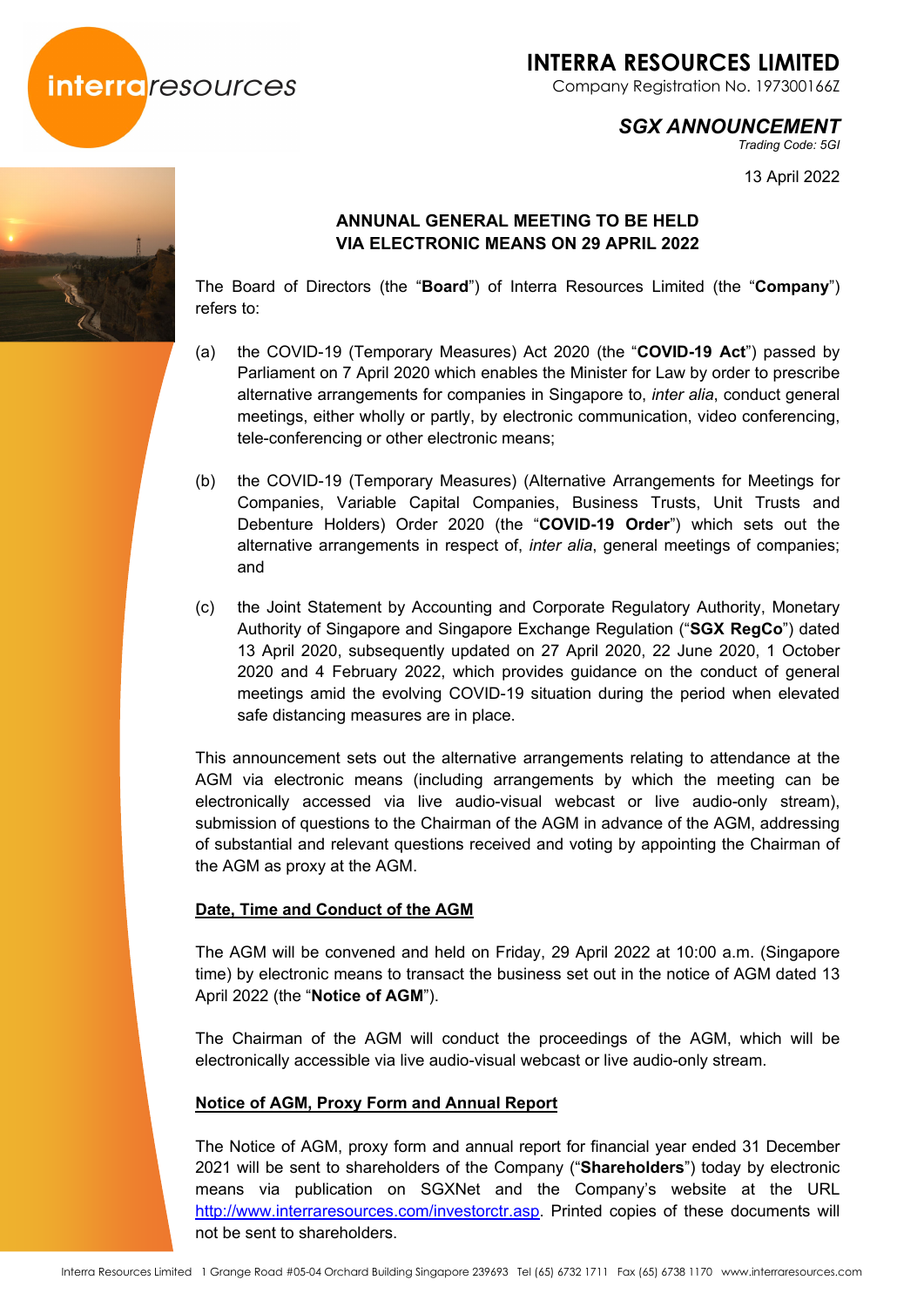

Page 2 of 5

#### **No Personal Attendance at the AGM**

Due to the current COVID-19 situation in Singapore and as the AGM will be held via electronic means, Shareholders will not be able to attend the AGM in person.

#### **Participation at the AGM**

In accordance with the COVID-19 Order, Shareholders may participate at the AGM by:

- (a) observing and/or listening to the AGM proceedings via live audio-visual webcast or live audio-only stream;
- (b) submitting questions to the chairman of the AGM ("**Chairman of the AGM**") in advance of the AGM; and
- (c) appointing the Chairman of the AGM as proxy to attend, speak and vote on their behalf at the AGM.

Details of the steps for pre-registration for the AGM, pre-submission of questions and voting at the AGM are set out in the Appendix of this announcement.

The Chairman of the AGM will address substantial and relevant questions received from Shareholders by publishing responses to those questions on SGXNet and the Company's website at the URL http://www.interraresources.com/investorctr.asp prior to the AGM.

#### **Persons Holding Shares through Relevant Intermediaries**

Persons who hold shares through relevant intermediaries (as defined in section 181 of the Companies Act 1967), excluding CPF and SRS investors, and who wish to participate in the AGM in accordance with the paragraph above, should contact the relevant intermediaries through which they hold such shares as soon as possible in order to make the necessary arrangements for them to participate in the AGM.

#### **Key Dates and Deadlines**

| <b>Key Date/Deadline</b>                  | <b>Action</b>                                                                                                                                                                    |
|-------------------------------------------|----------------------------------------------------------------------------------------------------------------------------------------------------------------------------------|
| 13 April 2022 (Wednesday)                 | Shareholders may begin to pre-register for live audio-visual<br>webcast or live audio-only stream of the AGM proceedings<br>and pre-submit questions to the Chairman of the AGM. |
| 19 April 2022 (Tuesday)<br>at 5:00 p.m.   | Deadline for CPF or SRS investors who wish to appoint the<br>Chairman of the AGM as proxy to approach their respective<br>CPF Agent Banks or SRS Operators.                      |
| 20 April 2022 (Wednesday)<br>at 5:00 p.m. | Deadline for Shareholders to pre-submit questions to the<br>Chairman of the AGM.                                                                                                 |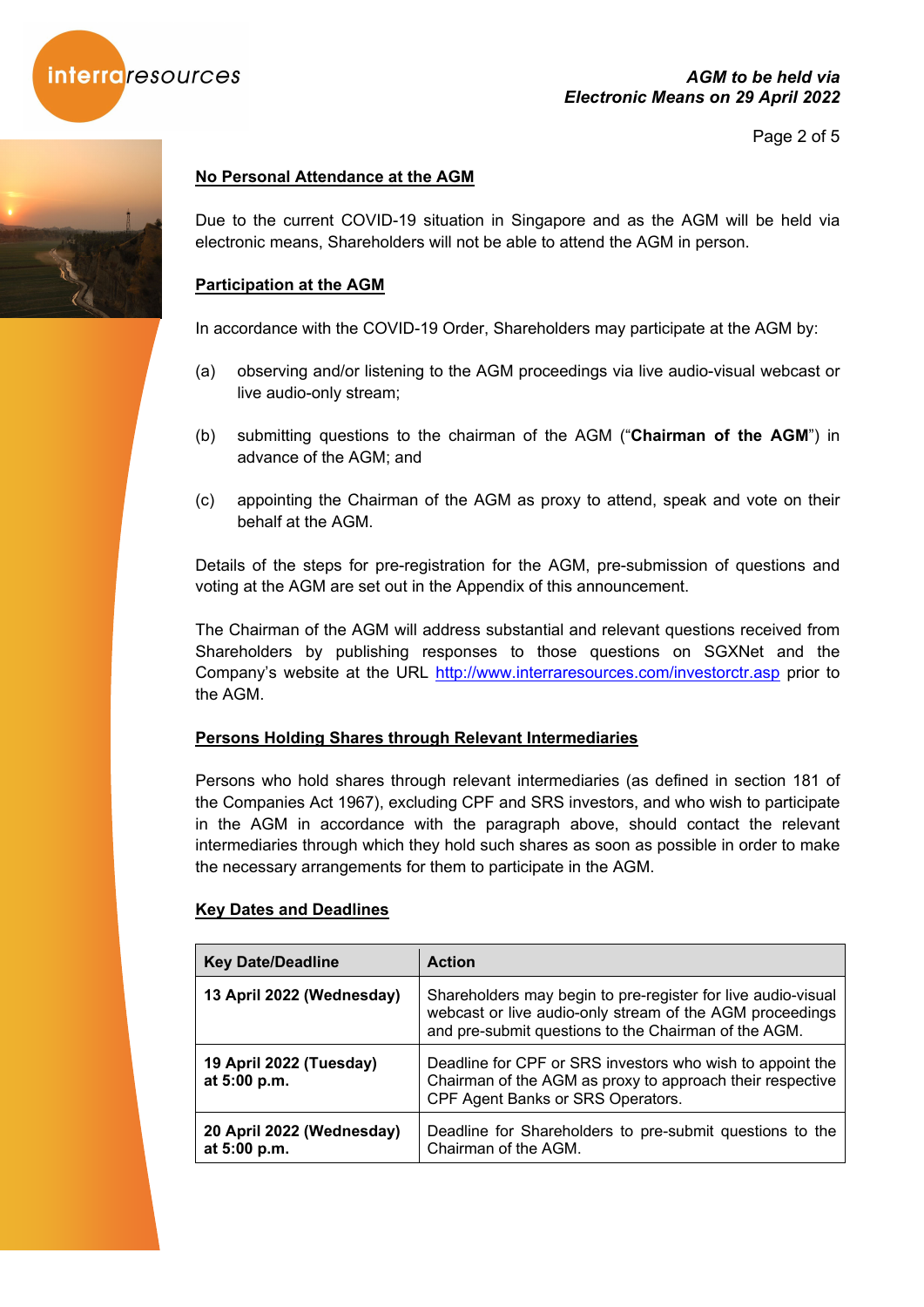

Page 3 of 5



| <b>Key Date/Deadline</b>                 | <b>Action</b>                                                                                                                                                                                                                                                                                                                               |
|------------------------------------------|---------------------------------------------------------------------------------------------------------------------------------------------------------------------------------------------------------------------------------------------------------------------------------------------------------------------------------------------|
| 26 April 2022 (Tuesday)<br>at 10:00 a.m. | Deadline for Shareholders to pre-register for live audio-<br>visual webcast or live audio stream of the AGM<br>proceedings.                                                                                                                                                                                                                 |
|                                          | Deadline for receipt by the Company of duly completed<br>proxy forms.                                                                                                                                                                                                                                                                       |
| 28 April 2022 (Thursday)                 | Authenticated Shareholders will receive<br>email<br>an<br>containing the login password, link to access the live audio-<br>visual webcast and toll-free telephone number to access<br>the live audio only stream of the AGM proceedings<br>("Confirmation Email").                                                                          |
| 29 April 2022 (Friday)<br>at 10:00 a.m.  | Date and time of AGM:<br>Click on the link in the Confirmation Email and enter<br>$\bullet$<br>the login password to access the live audio-visual<br>webcast of the AGM proceedings; or<br>Call the toll-free telephone number in the Confirmation<br>$\bullet$<br>Email to access the live audio-only broadcast of the<br>AGM proceedings. |

#### **Important Reminder**

**Shareholders should note that the Company may make further changes to its AGM arrangements (including but not limited to any applicable alternative arrangements as may be prescribed or permitted (as the case may be) under the COVID-19 Act and any regulations promulgated thereunder (including the COVID-19 Order) as well as other guidelines issued by the relevant authorities) as the COVID-19 situation evolves. Shareholders are advised to keep abreast of any such changes as may be announced by the Company from time to time on SGXNet and the Company's website at www.interraresources.com.**

By Order of the Board of Directors of INTERRA RESOURCES LIMITED

Marcel Tjia Chief Executive Officer

#### **About Interra**

Interra Resources Limited, a Singapore-incorporated company listed on SGX Mainboard, is engaged in the business of petroleum exploration and production (E&P). Our E&P activities include petroleum production, field development and exploration. We are positioning ourselves to become a leading regional independent producer of petroleum.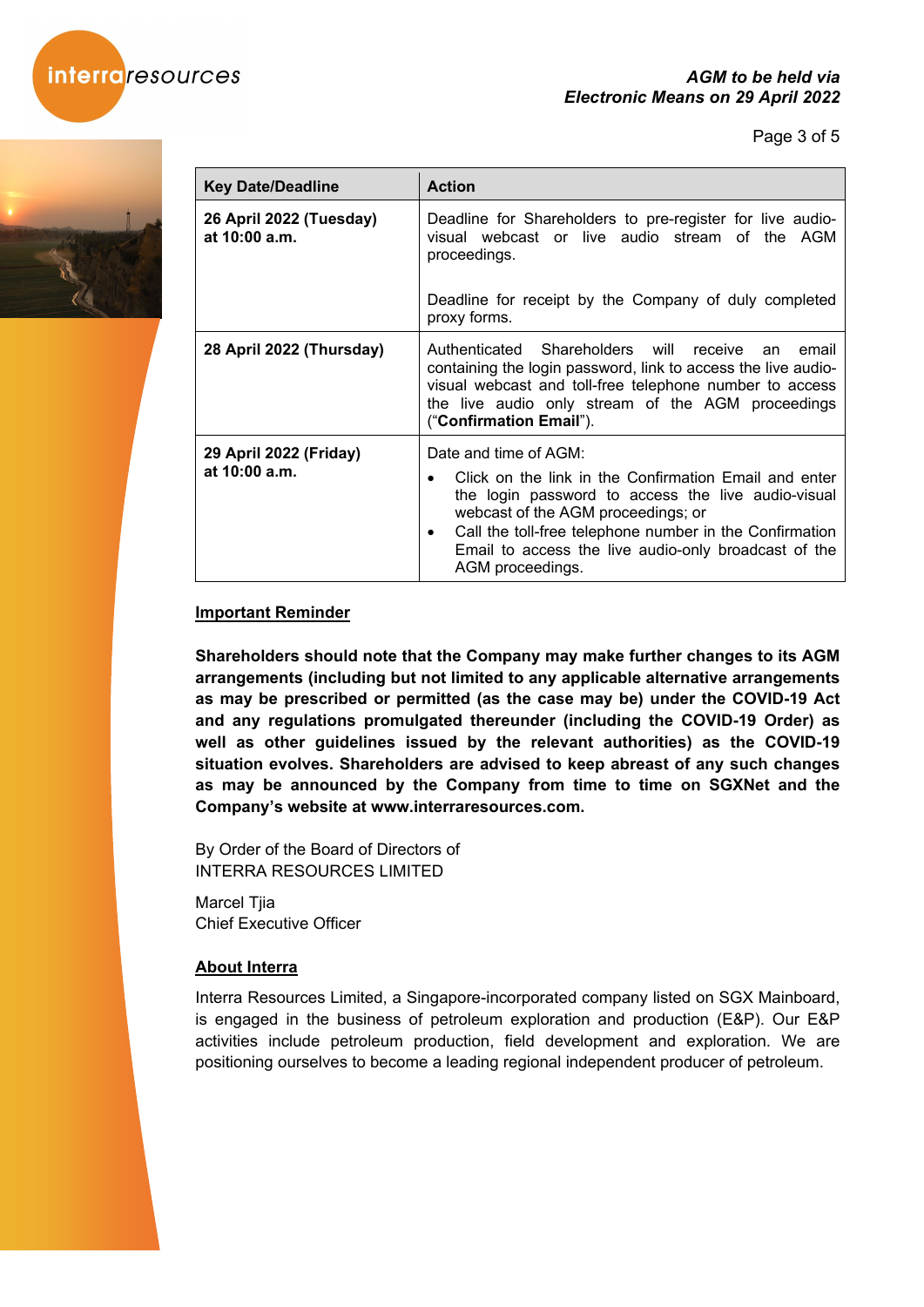

#### *AGM to be held via Electronic Means on 29 April 2022*

Page 4 of 5

## **APPENDIX**

### **Steps for pre-registration for the AGM, pre-submission of questions and voting at the AGM**

Shareholders will be able to observe and/or listen to the AGM proceedings through a live audio-video webcast or live audio-only stream, submit questions to the Chairman of the AGM in advance of the AGM and vote by appointing the Chairman of the AGM as proxy to attend, speak and vote on their behalf at the AGM.

To do so, they will need to complete the following steps:

| <b>Step</b>                               | <b>Details</b>                                                                                                                                                                                                                                                                                   |
|-------------------------------------------|--------------------------------------------------------------------------------------------------------------------------------------------------------------------------------------------------------------------------------------------------------------------------------------------------|
| <b>Pre-registration for</b><br><b>AGM</b> | Shareholders must pre-register at the pre-registration portal at the<br>URL http://interra-agm.availeasemgdwebinar.com from 13 April<br>2022 till 26 April 2022 at 10:00 a.m. to enable the Company to<br>verify their status as Shareholders.                                                   |
|                                           | Shareholders are required to fill in their full name/company name,<br>NRIC/passport/company registration number, shareholding type<br>and email address during the pre-registration.                                                                                                             |
|                                           | Registrants whose names do not appear on the Register of<br>Members, Depository Register, CPF Agent Banks' lists and/or SRS<br>Operators' lists, as the case may be, as at 26 April 2022 will be<br>rejected.                                                                                    |
|                                           | Upon successful verification, authenticated Shareholders will<br>receive an email containing the login password, link to access the<br>live audio-visual webcast and toll-free telephone number to access<br>the live-audio only broadcast of the AGM proceedings (the<br>"Confirmation Email"). |
|                                           | Shareholders who have pre-registered by the above deadline but<br>do not receive the Confirmation Email should contact the Share<br>Registrar, M & C Services Private Limited, at +65 62280504, +65<br>62280507 or gpa@mncsingapore.com.                                                         |
| Pre-submission of<br>questions            | Shareholders will not be able to ask questions during the live audio-<br>visual webcast or live audio-only stream of the AGM.                                                                                                                                                                    |
|                                           | Shareholders can submit questions relating to the resolutions to be<br>tabled for approval at the AGM to the Chairman of the AGM in<br>advance of the AGM from 13 April 2022 till 20 April 2022 at 5:00<br>p.m. in the following manner:                                                         |
|                                           | (a) by post to 1 Grange Road, #05-04 Orchard Building, Singapore<br>239693; or<br>(b) by email to agm@interraresources.com.                                                                                                                                                                      |
|                                           | When submitting questions by post or email, Shareholders must<br>provide their full name/company name, NRIC/passport/company<br>registration number, shareholding type and email address for<br>verification.                                                                                    |